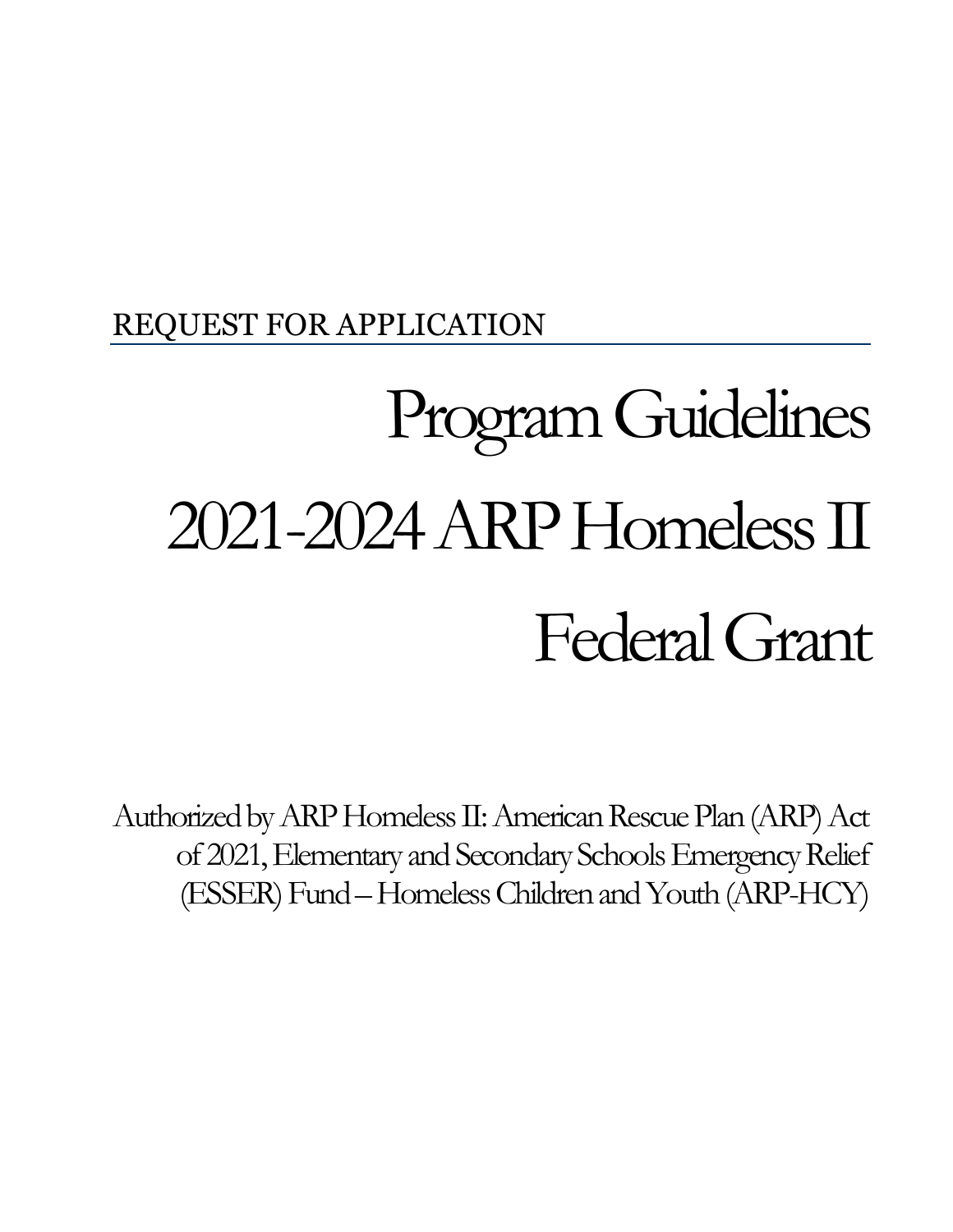TEXAS EDUCATION AGENCY

**Grant Compliance and Administration 1701 North Congress Avenue Austin, Texas 78701**

© Copyright 2022 by the Texas Education Agency. All Rights Reserved.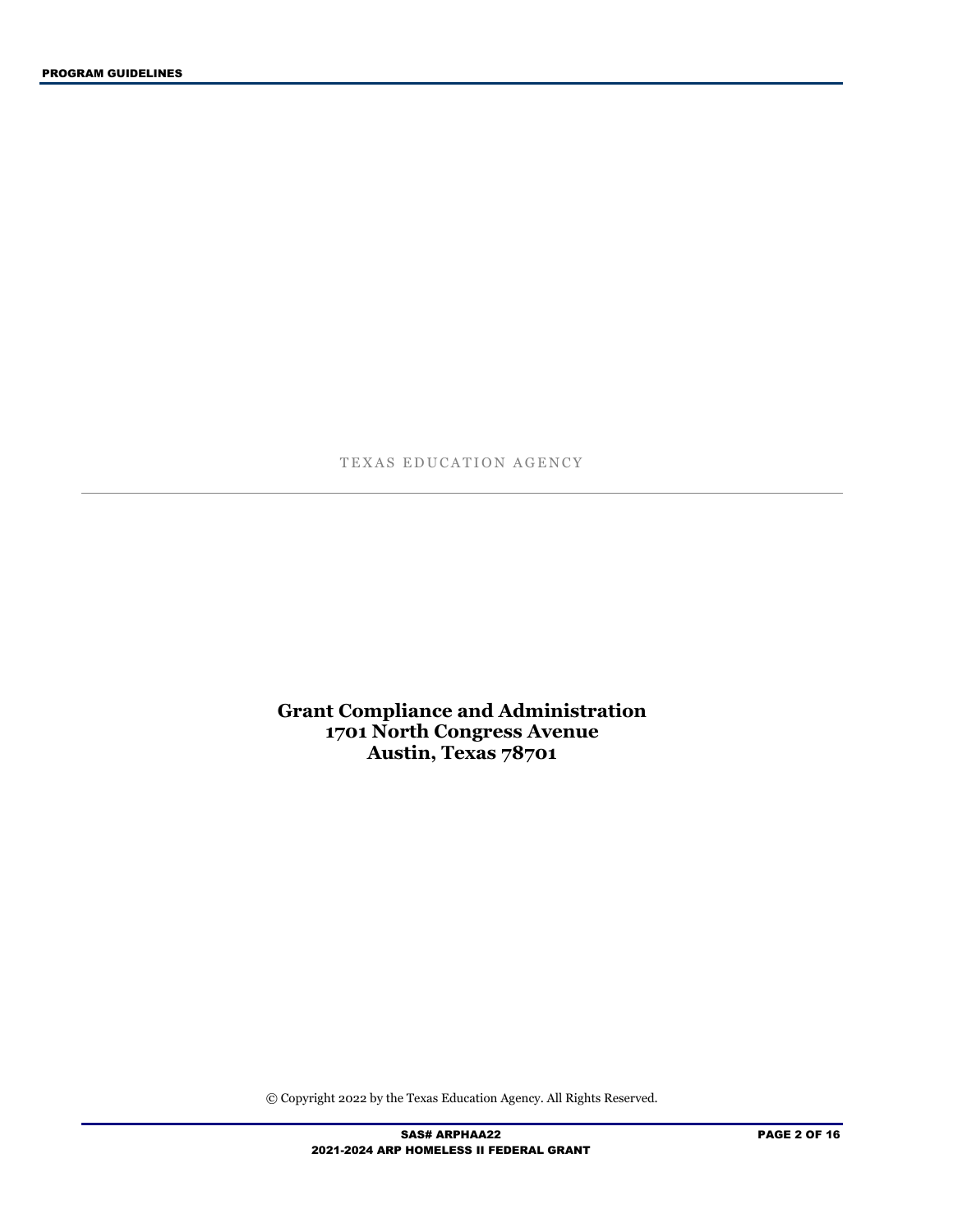## **Contents**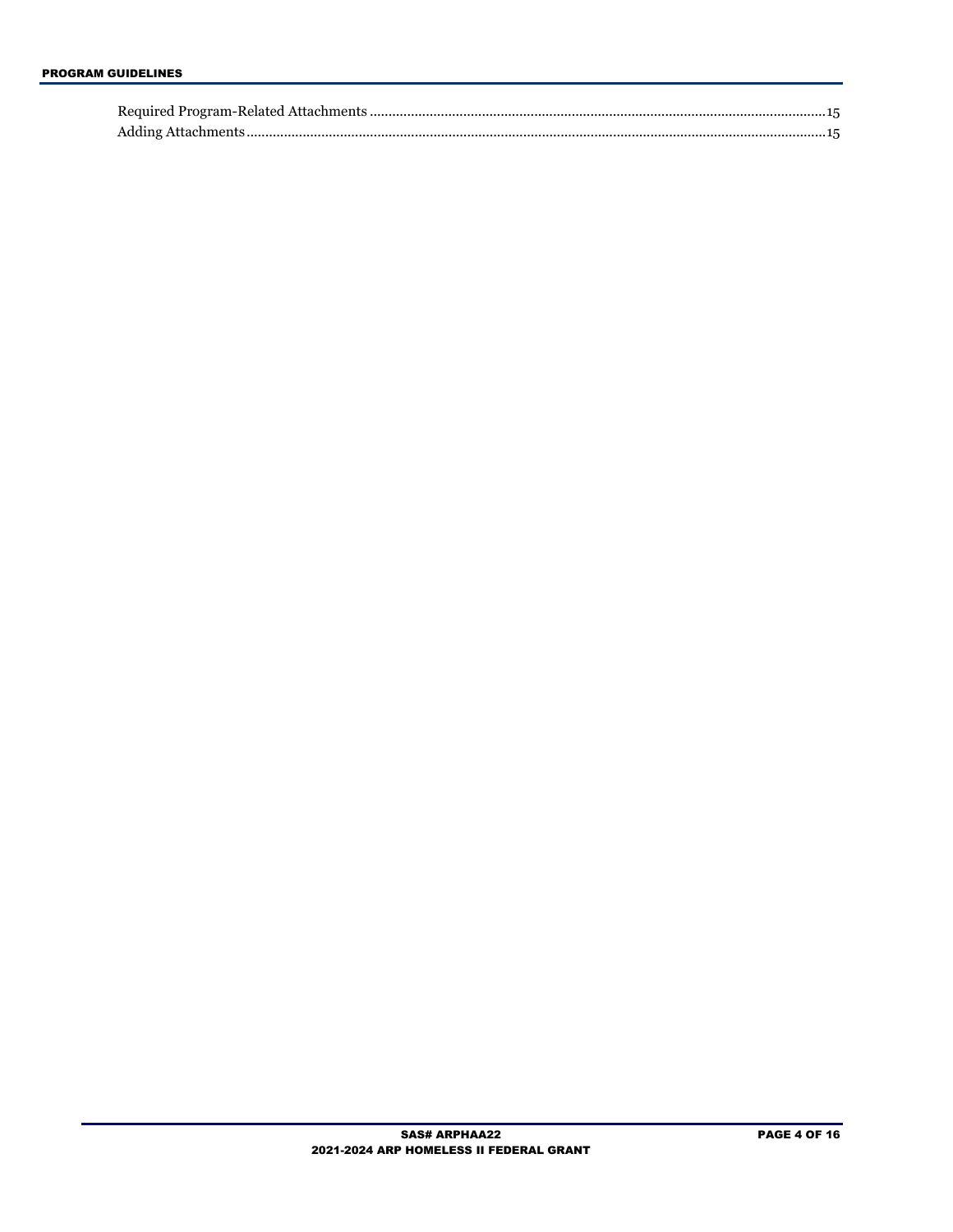## <span id="page-4-0"></span>**Introduction to the Program Guidelines**

TEA, as the pass-through entity<sup>[1](#page-4-2)</sup>, is the grantee<sup>[2](#page-4-3)</sup> from the U.S. Department of Education (USDE) and TEA awards subgrants to non-federal entities<sup>[3](#page-4-4)</sup> such as local educational agencies (LEAs), including school districts, charter schools, and education service centers, and to a lesser degree institutions of higher education (IHEs), and nonprofit organizations (NPOs) who are the agency's subgrantees<sup>[4](#page-4-5)</sup>. These guidelines apply to all subgrantees of TEA, regardless of whether referenced herein as subgrantee or grantee. For purposes of this document, TEA may use the terms grantee and subgrantee synonymously for its subrecipients.

This part of the request for application (RFA), Program Guidelines, is to be used in conjunction with the [General and Fiscal Guidelines](http://tea.texas.gov/WorkArea/linkit.aspx?LinkIdentifier=id&ItemID=25769819073) and the schedule instructions. The Standard Application System (SAS) consists of all schedules (i.e., forms) to be completed in order for the applicant to be eligible for funding. The application to which these instructions refer must be submitted electronically through the eGrants system.

For applicants selected for funding, all guidelines and instructions will be incorporated by reference into the Notice of Grant Award (NOGA).

## <span id="page-4-1"></span>**Requirement for User Name and Password**

To access eGrants and apply for this grant, you must have access to the TEA Login (TEAL). Follow these steps to apply for user names and passwords on TEAL:

1. Visit the [TEA Login \(TEAL\)](https://pryor.tea.state.tx.us/) page of the TEA website. Select [Request New User Account](https://pryor.tea.state.tx.us/TSP/TEASecurePortal/jsp/manage_profile.jsp) to begin the process of applying for a TEAL account online.

<span id="page-4-4"></span> $3$  Non-federal entity is defined as a state, local government, Indian tribe, institution of higher education, or nonprofit organization that carries out a federal award as a recipient or subrecipient. (2 CFR 200.69)

<span id="page-4-2"></span><sup>&</sup>lt;sup>1</sup> Pass-through entity is defined as a non-Federal entity that provides a subaward to a subrecipient to carry out part of a federal program. (2 CFR 200.74)

<span id="page-4-3"></span> $2$  Grantee is defined as the legal entity to which a grant is awarded and that is accountable to the federal government for the use of the funds provided. The term "grantee" does not include any secondary recipients, such as subgrantees and contractors that may receive funds from a grantee. (34 CFR 77)

<span id="page-4-5"></span><sup>4</sup> Subgrantee is defined by TEA to be the same as a subrecipient which is defined as a non-federal entity that receives a subaward from a pass-through entity to carry out part of a federal program; but does not include an individual that is a beneficiary of such program. (2 CFR 200.93) Subgrantee is defined in 34 CFR 77 as the legal entity to which a subgrant is awarded and that is accountable to the grantee for the use of the funds provided.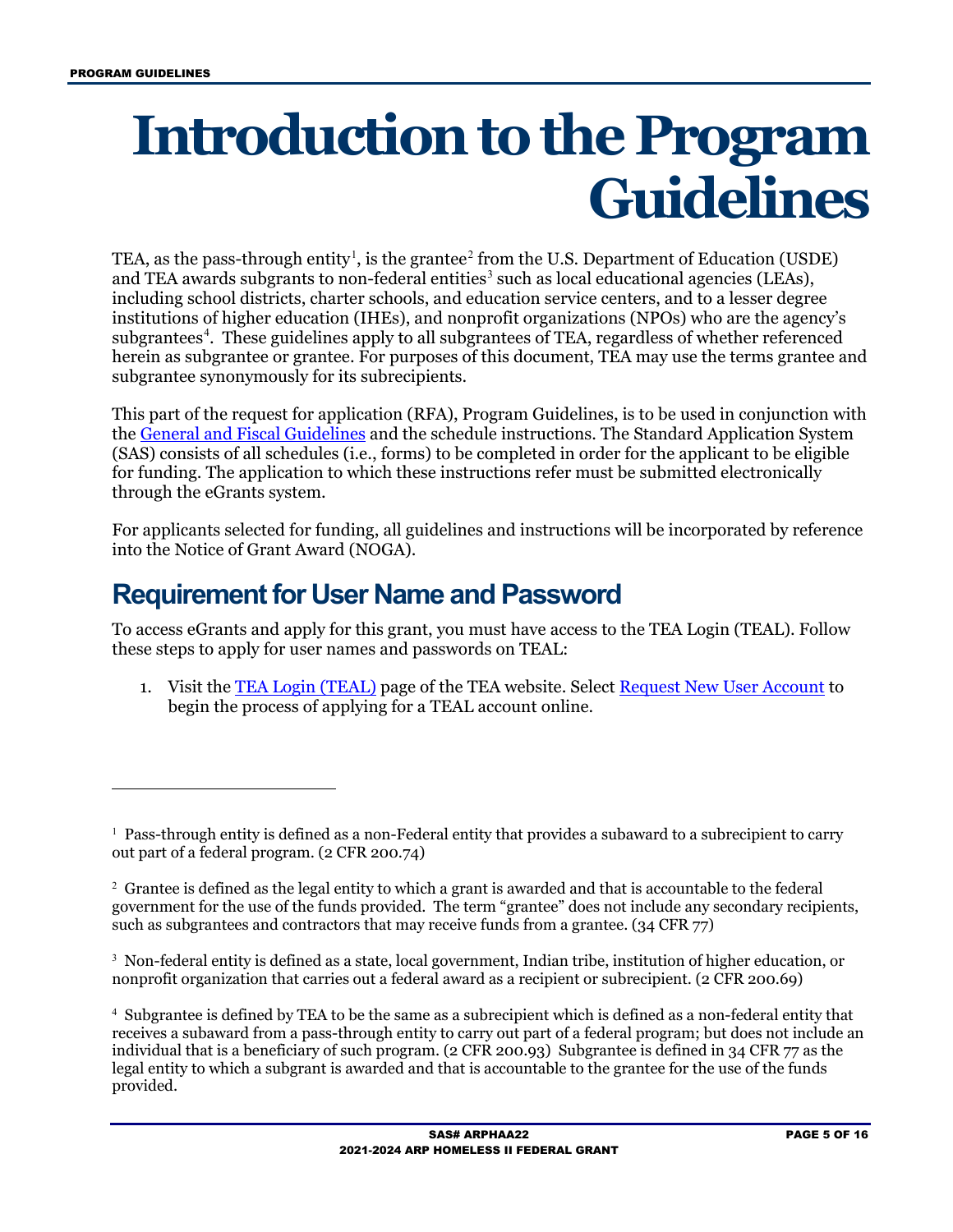- 2. Once you have been assigned a TEA Login (TEAL) account, log into TEAL and under Self-Service select My Application Accounts.
- 3. The My Accounts tab will open. Select Request New Account and find eGrants in the list and follow the instructions to submit your request.

## <span id="page-5-0"></span>**Application Submission through eGrants**

Submit the application for this grant program electronically through the TEA eGrants system. Refer to the [General and Fiscal Guidelines](http://tea.texas.gov/WorkArea/linkit.aspx?LinkIdentifier=id&ItemID=25769819073) for more specific information about accessing eGrants and obtaining the required TEA Login (TEAL) user ID and password.

Applications must be submitted as follows:

- Those submitted by public LEAs must be signed electronically by the superintendent of the school district or a designee.
- Applications submitted by regional Education Service Centers (ESCs) must be signed electronically by the executive director or a designee.
- Applications submitted by open-enrollment charter schools must be signed electronically by the chief operating officer of the school or a designee.
- Campuses and campus charter schools must apply through their public school district, and the application must be signed electronically by the superintendent or designee.

## <span id="page-5-1"></span>**Reference to the General and Fiscal Guidelines**

The Program Guidelines provide information specifically relevant to this grant program. The [General and Fiscal Guidelines](http://tea.texas.gov/WorkArea/linkit.aspx?LinkIdentifier=id&ItemID=25769819073) provide information relevant to all TEA grant programs. Throughout the Program Guidelines, cross-references are given to applicable sections of the [General and Fiscal](http://tea.texas.gov/WorkArea/linkit.aspx?LinkIdentifier=id&ItemID=25769819073)  [Guidelines.](http://tea.texas.gov/WorkArea/linkit.aspx?LinkIdentifier=id&ItemID=25769819073) **It is critical that you review all referenced sections of the [General and Fiscal](http://tea.texas.gov/WorkArea/linkit.aspx?LinkIdentifier=id&ItemID=25769819073)  [Guidelines](http://tea.texas.gov/WorkArea/linkit.aspx?LinkIdentifier=id&ItemID=25769819073) when preparing your application.**

## <span id="page-5-2"></span>**US Department of Education Appropriations**

The following is provided in compliance with the US Department of Education Appropriations Act:

| <b>Category</b>                                   | <b>Amount</b>              |
|---------------------------------------------------|----------------------------|
| Total funds available for this project            | Approximately \$55,000,000 |
| Percentage to be financed with federal funds      | 100%                       |
| Amount of federal funds                           | Approximately \$55,000,000 |
| Percentage to be financed from nonfederal sources | 0%                         |
| Amount of nonfederal funds                        |                            |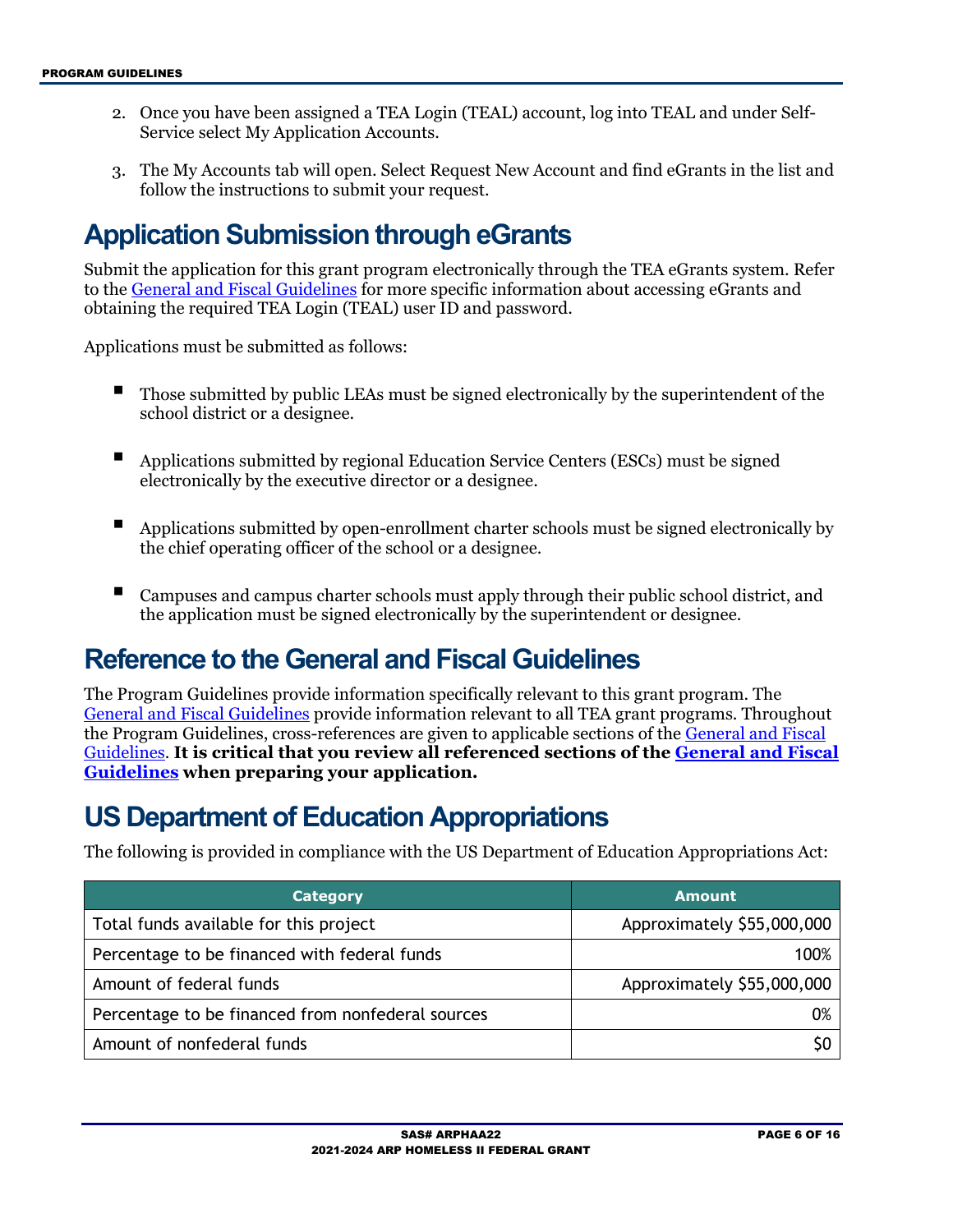## **Grant Timeline**

<span id="page-6-1"></span><span id="page-6-0"></span>For all dates related to the grant, including reporting dates, see the [TEA Grant Opportunities](https://tea4avoswald.tea.state.tx.us/GrantOpportunities/forms/GrantProgramSearch.aspx) page. If a report due date falls on a weekend or holiday, the report will be due the following business day. All dates except the grant ending date may vary slightly as conditions require.

## **Grant at a Glance**

This section provides fundamental information pertinent to the grant program.

## <span id="page-6-2"></span>**Authorizing Legislation**

This grant program is authorized by the American Rescue Plan (ARP) Act of 2021, Elementary and Secondary Schools Emergency Relief (ESSER) Fund, Homeless Children and Youth (ARP-HCY).

### <span id="page-6-3"></span>**Purpose of Program**

The intent and purpose of the American Rescue Plan (ARP) 2021, Homeless II (ARP-Homeless II) funding is to increase local education agencies (LEAs) and education service centers (ESCs) capacity to identify, enroll, and provide wraparound services to address the unique needs of homeless children and youth due to the impact of the COVID-19 pandemic.

## <span id="page-6-4"></span>**Eligible Applicants**

See the [General and Fiscal Guidelines,](http://tea.texas.gov/WorkArea/linkit.aspx?LinkIdentifier=id&ItemID=25769819073) Eligibility Requirements.

Local Educational Agencies (LEAs), including Public School Districts, Open-Enrollment Charter Schools, and Education Service Centers (ESCs).

#### <span id="page-6-5"></span>**Eligibility List**

The entitlement list is posted on the **Entitlements** page.

## <span id="page-6-6"></span>**Shared Services Arrangement**

See the [General and Fiscal Guidelines,](http://tea.texas.gov/WorkArea/linkit.aspx?LinkIdentifier=id&ItemID=25769819073) Shared Services Arrangements.

Shared services arrangements (SSAs) **are** allowed for this grant program. **Applicants may apply individually or as part of an SSA. Applicants are not permitted to apply as both.**

LEAs must use an ESC as the fiscal agent for the SSA unless they get prior approval from TEA. TEA will review and approve these requests on a case-by-case basis. **Each SSA must have a combined allocation of at least \$5,000. LEAs are required to join an SSA if their grant amount is less than \$5,000.** SSA member-districts are required to participate in the full grant cycle.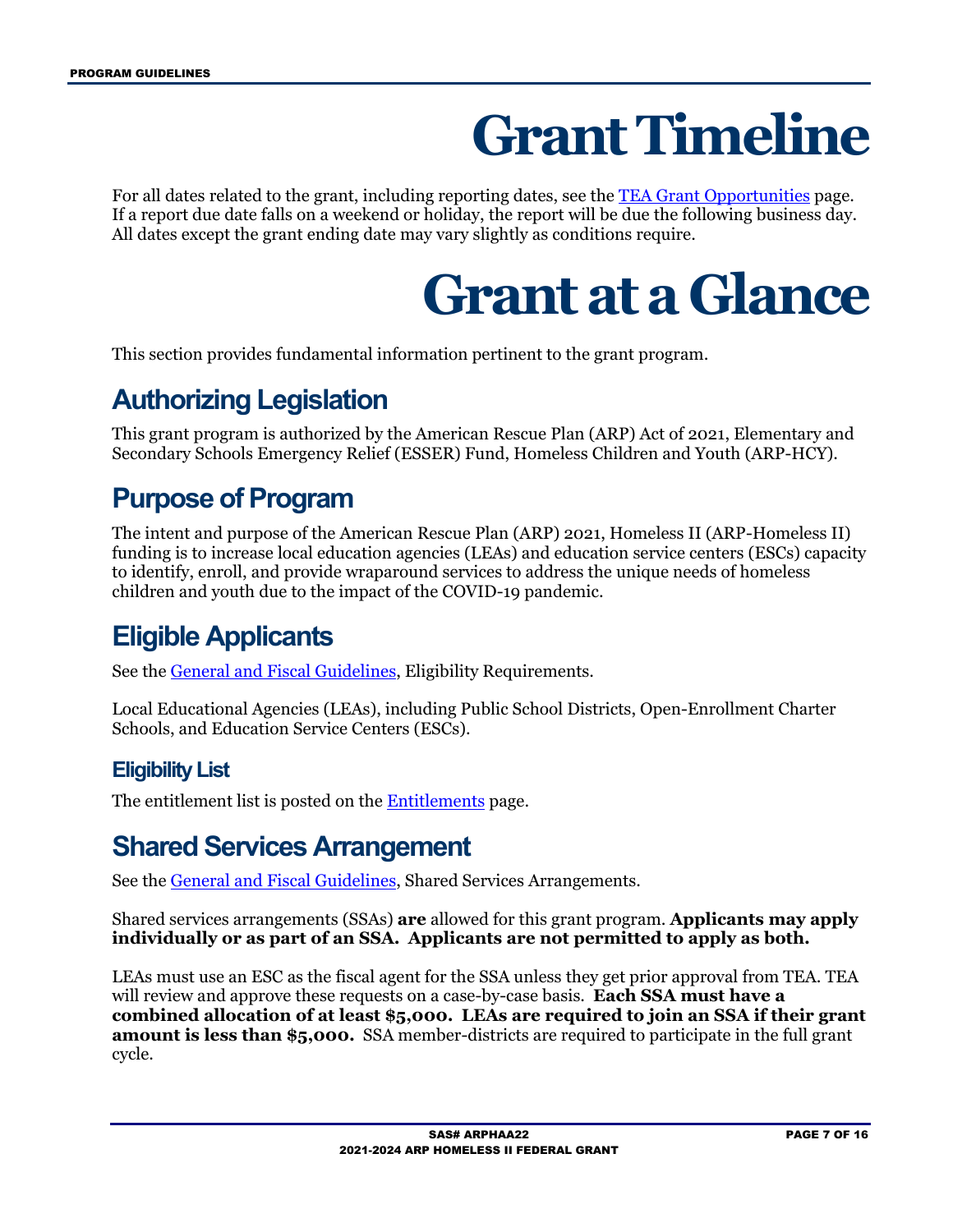## <span id="page-7-0"></span>**Application Funding**

See the following sections of the [General and Fiscal Guidelines:](http://tea.texas.gov/WorkArea/linkit.aspx?LinkIdentifier=id&ItemID=25769819073)

- Grant Funding
- Continuation Funding
- Fund Management
- $\blacksquare$  Use of Funds

## <span id="page-7-1"></span>**Cost Share or Matching Requirement**

See the [General and Fiscal Guidelines,](http://tea.texas.gov/WorkArea/linkit.aspx?LinkIdentifier=id&ItemID=25769819073) Cost Share/Match Requirement.

There is no cost share or matching requirement for this grant program.

## <span id="page-7-2"></span>**Limitation of Administrative Funds**

See the [General and Fiscal Guidelines,](http://tea.texas.gov/WorkArea/linkit.aspx?LinkIdentifier=id&ItemID=25769819073) Administrative Costs.

NOTE: Administrative funds include **both** direct administrative costs **and** allowable indirect costs.

#### **Direct Administrative Costs**

TEA limits the amount of direct administrative costs for this grant program to no more than 8% of the total grant award.

#### <span id="page-7-3"></span>**Indirect Costs**

The grantee may claim a maximum for indirect costs equal to its current approved unrestricted indirect cost rate for this federally funded grant.

To calculate the maximum indirect costs that can be claimed for a grant, complete the [Maximum](https://tea.texas.gov/sites/default/files/maximum_indirect_costs_worksheet.docx)  [Indirect Costs Worksheet,](https://tea.texas.gov/sites/default/files/maximum_indirect_costs_worksheet.docx) located on the Grant Administration Division's [Grant Resources](https://tea.texas.gov/finance-and-grants/grants/grants-administration/grant-resources) page.

#### <span id="page-7-4"></span>**Pre-Award Costs**

<span id="page-7-5"></span>Pre-award costs are permitted, if requested, from September 1, 2021, to the stamp-in date.

## **Applicant Assistance**

The following types of assistance are available to applicants for this grant program.

## <span id="page-7-6"></span>**Contacts for Clarifying Information**

See the [General and Fiscal Guidelines,](http://tea.texas.gov/WorkArea/linkit.aspx?LinkIdentifier=id&ItemID=25769819073) TEA Contacts.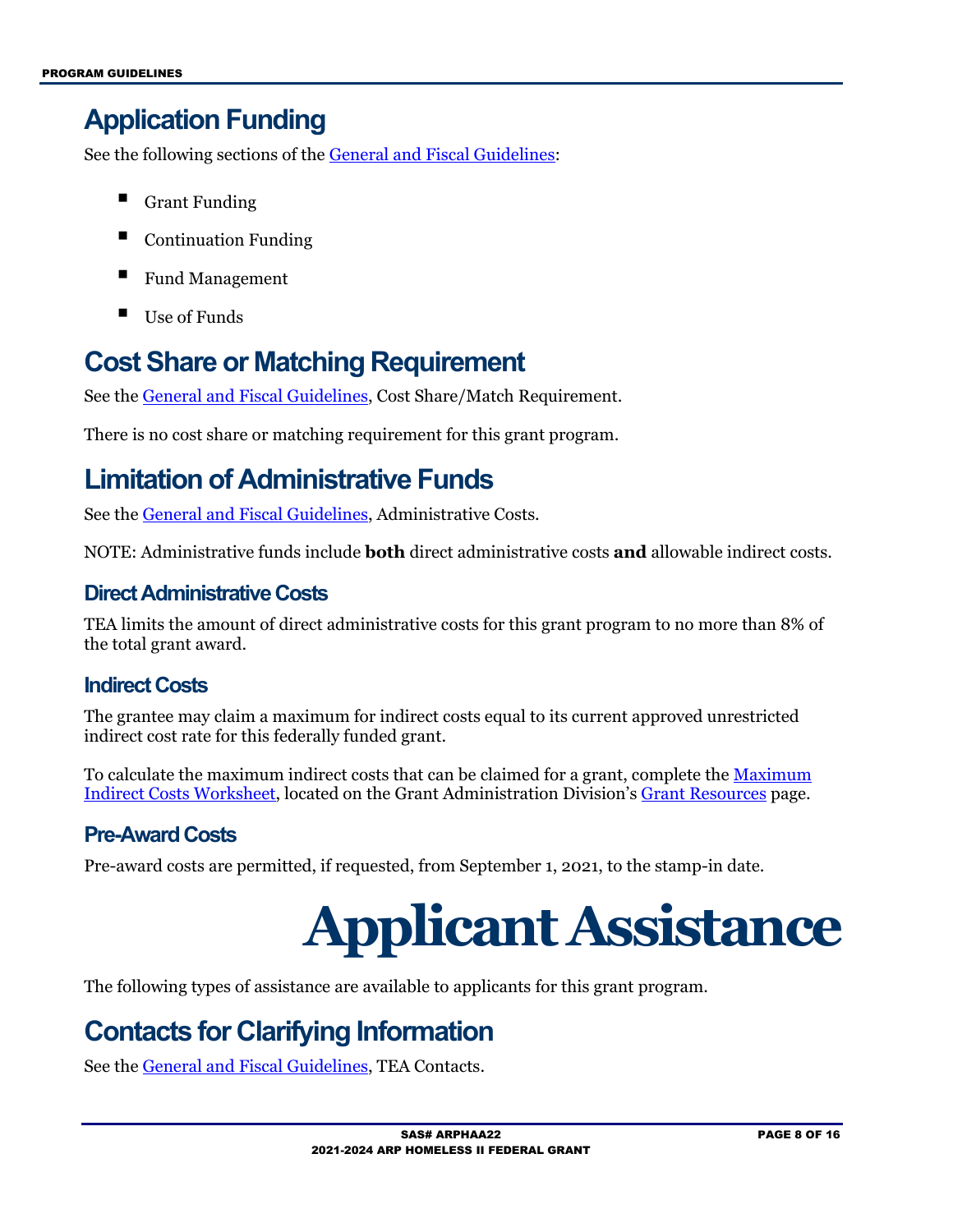#### <span id="page-8-0"></span>**Program Contact**

Cal Lopez, Texas Education for Homeless Children and Youth (TEHCY) Program State Coordinator, Highly Mobile and At-Risk Student Programs Division [cal.lopez@tea.texas.gov](mailto:cal.lopez@tea.texas.gov) Phone: (512) 463-9017

#### <span id="page-8-1"></span>**Funding Contact**

Emma Becker, Grant Manager, Grants Administration Division [emma.becker@tea.texas.gov](mailto:emma.becker@tea.texas.gov) Phone: (512) 463-8525

### <span id="page-8-2"></span>**Errata Notices**

See the [General and Fiscal Guidelines,](http://tea.texas.gov/WorkArea/linkit.aspx?LinkIdentifier=id&ItemID=25769819073) Errata Notices.

## <span id="page-8-3"></span>**Email Bulletins**

<span id="page-8-4"></span>See th[e General and Fiscal Guidelines,](http://tea.texas.gov/WorkArea/linkit.aspx?LinkIdentifier=id&ItemID=25769819073) Email Bulletins.

## **Program Elements**

This section provides detailed information about the grant program.

## <span id="page-8-5"></span>**Program Description**

The intent and purpose of the American Rescue Plan (ARP) 2021, Homeless II (ARP-Homeless II) funding is to increase local education agencies (LEAs) and education service centers (ESCs) capacity to identify, enroll, and provide wraparound services to address the unique needs of homeless children and youth due to the impact of the COVID-19 pandemic.

## <span id="page-8-6"></span>**Supplement, Not Supplant**

For supplement, not supplant guidance, see the Supplement, Not Supplant Handbook on the Grants Administration Division **[Administering a Grant](http://tea.texas.gov/Finance_and_Grants/Administering_a_Grant.aspx)** page.

The supplement, not supplant provision does not apply to this grant program.

### <span id="page-8-7"></span>**Application Requirements and Assurances**

This section describes the two types of requirements that applicants must address in the application (such as with a narrative description, an activity timeline, or a checklist) to be eligible to be considered for funding:

See the following sections of the [General and Fiscal Guidelines:](http://tea.texas.gov/WorkArea/linkit.aspx?LinkIdentifier=id&ItemID=25769819073)

Statutory requirements (requirements defined in the authorizing statute)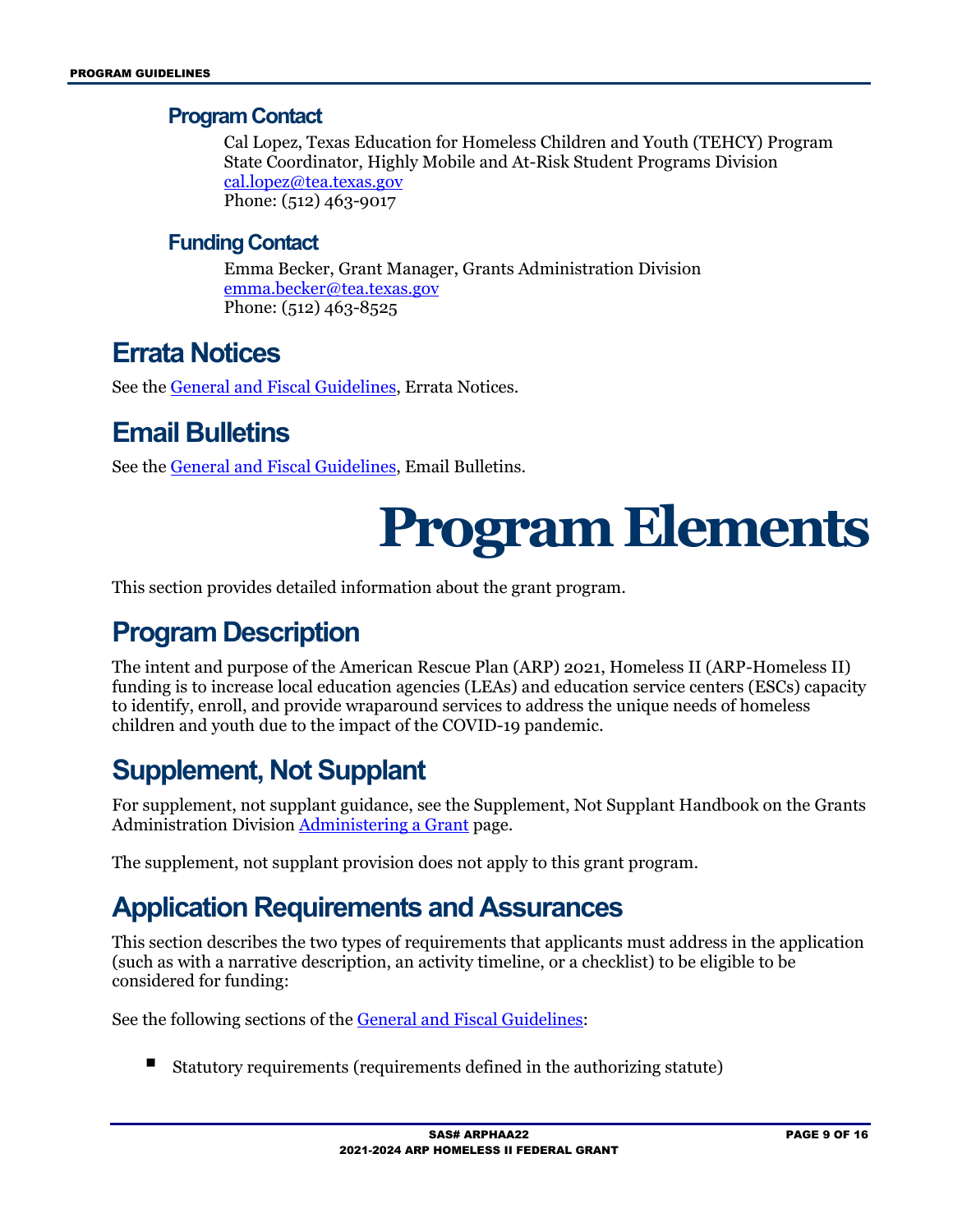TEA program requirements (requirements defined by TEA program staff)

#### <span id="page-9-0"></span>**Statutory Requirements**

See th[e General and Fiscal Guidelines,](http://tea.texas.gov/WorkArea/linkit.aspx?LinkIdentifier=id&ItemID=25769819073) Statutory Requirements.

Per Section 22.0834 of the Texas Education Code (TEC), any person offered employment by any entity that contracts with TEA or receives grant funds administered by TEA (i.e., a grantee or subgrantee) is subject to the fingerprinting requirement. TEA is prohibited from awarding grant funds to any entity, including nonprofit organizations, that fails to comply with this requirement. For details, refer to the [General and Fiscal Guidelines,](http://tea.texas.gov/WorkArea/linkit.aspx?LinkIdentifier=id&ItemID=25769819073) Fingerprinting Requirement.

The following requirements are defined in the statute that authorizes this program. The applicant must comply with each of these requirements in the application to be considered for funding:

- 1. Federal law authorizes the McKinney-Vento Homeless Assistance Act, Chapter 119, Part B, 42 U.S.C. 11431 et seq., to designate a state coordinator, develop a state plan, award subgrants to local education agencies, provide technical assistance and professional development, and fulfill numerous other statutory requirements on behalf of homeless children and youth.
- 2. Federal law authorizes the Homeless Children and Youth Program (ARP-HCY), under Section 2001 (b)(1) of the American Rescue Plan Act of 2021 (ARP Act) for the purpose of identifying homeless children and youth and providing homeless children and youth with wraparound services in light of the challenges of the COVID-19 pandemic an assistance needed to enable homeless children and youth to attend school and participate fully in school activities.
- 3. Comply with the provisions of all applicable acts, regulations, and assurances; the following provisions of Education Department General Administrative Regulations (EDGAR) 34 CFR parts 76, 77, 79, and 81 and the Uniform Guidance in 2 CFR part 200, as adopted and amended as regulations of the Department in 2 CFR part 3474.
- 4. Cooperate with any examination of records with respect to such funds by making records available for inspection, production, and examination, and authorized individuals available for interview and examination, upon the request of (i) the Department and/or its Inspector General; (ii) any other federal agency, commission, or department in the lawful exercise of its jurisdiction and authority; or (iii) TEA.
- 5. Comply with reporting requirements, as requested, which may include uses of funds and demonstration of their compliance with Section 2001.
- 6. Records pertaining to the ARP Homeless II ARP-HCY award, including financial records related to use of grant funds, will be retained separately from the ESSER I, ESSER II, ARP ESSER III, and ARP Homeless I ARP-HCY funds.
- 7. Have on file with TEA a set of assurances that meets the requirements of section 442 of the General Education Provisions Act (GEPA) (20 U.S.C. 1232e).
- 8. Complete and submit Standard Form-LLL, "Disclosure Form to Report Lobbying."

#### <span id="page-9-1"></span>**TEA Program Requirements**

See th[e General and Fiscal Guidelines,](http://tea.texas.gov/WorkArea/linkit.aspx?LinkIdentifier=id&ItemID=25769819073) Program Requirements.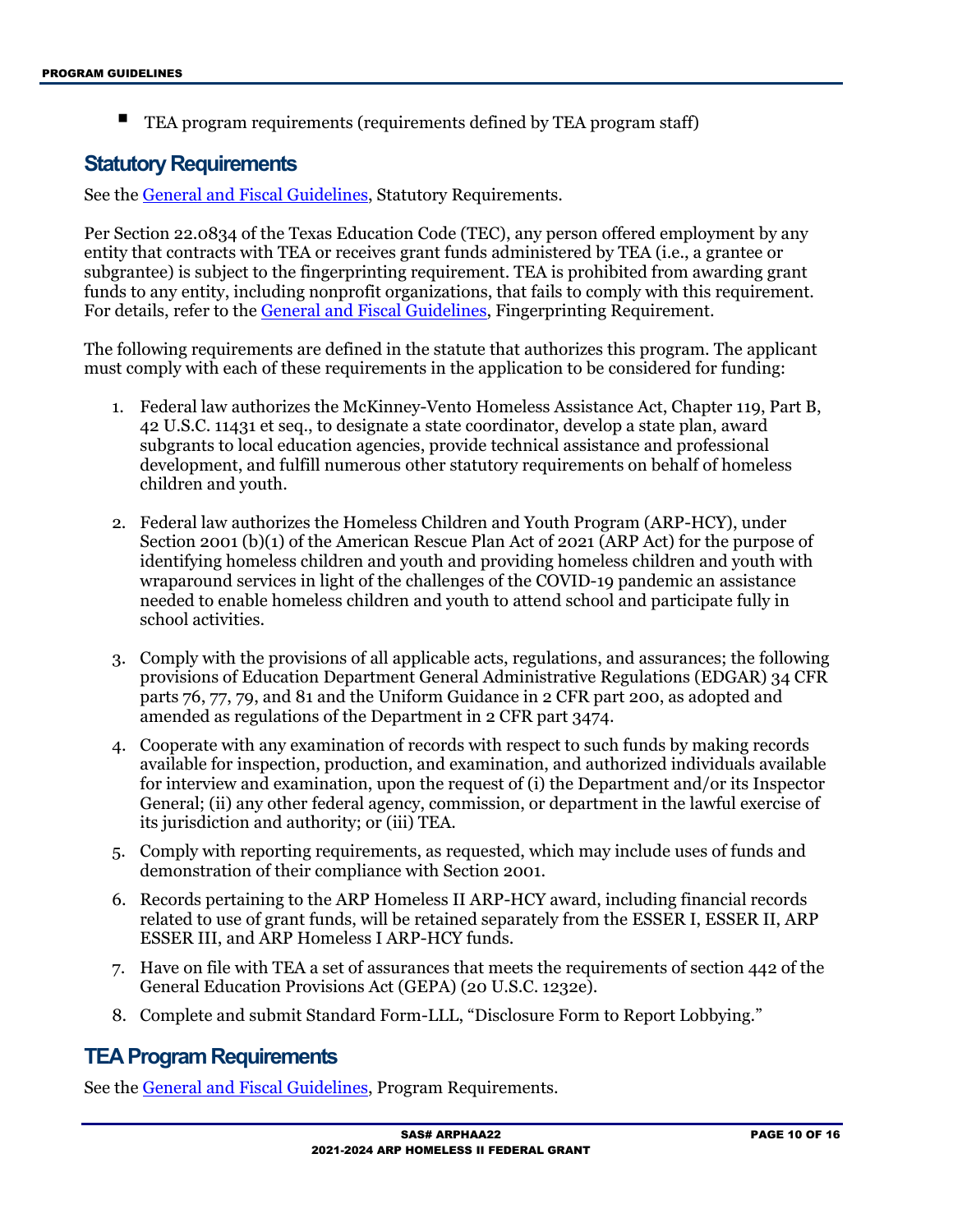In addition to the statutory requirements, TEA has established the following program requirements. The applicant must comply with each of these requirements in the application to be considered for funding:

- 1. The LEA must document how it determined the unique needs of homeless children and unaccompanied youth caused by the impact of the COVID-19 pandemic.
- 2. The LEA must document how it prioritized the unique needs of homeless children and unaccompanied youth caused by the impact of the COVID-19 pandemic in determining their data-driven plan for its use of ARP Homeless II funds.
- 3. The LEA must document a data-driven plan for the implementation and expenditures of ARP Homeless II grant funds per the allowable activities. This plan should include an estimated timeline of the planned activities and expenditures.
- 4. The LEA must maintain documentation for TEA Program requirements 1, 2, and 3 locally and have the information available for TEA review upon request.

#### <span id="page-10-0"></span>**Program-Specific Assurances**

See th[e General and Fiscal Guidelines,](http://tea.texas.gov/WorkArea/linkit.aspx?LinkIdentifier=id&ItemID=25769819073) Provisions and Assurances.

The program-specific assurances for this grant program are listed in the SAS. Refer to Schedule CS7000—Provisions, Assurances, and Certifications.

### <span id="page-10-1"></span>**Allowable Activities and Use of Funds**

See the [Administering a Grant](http://www.tea.texas.gov/WorkArea/linkit.aspx?LinkIdentifier=id&ItemID=25769814700) page for general guidance on allowable activities and use of funds.

Allowable activities and use of funds for this grant may include but are not limited to the following:

#### <span id="page-10-2"></span>**Field Trips**

Field trips may be funded under the grant program. Field trips must be academic in nature and align with grade appropriate Texas Essential Knowledge and Skills (TEKS), be reasonable in cost, and be necessary to accomplish the objectives of the grant. Examples of education field trips include, but are not limited to:

- Organized visits to colleges, universities, or identified programs of study that lead to high wage, high skill, and in-demand occupations.
- To promote and explore a variety of college and career opportunities
- Academic activities that are focused on science, technology, engineering, and mathematics (STEM)

Field Trips will require a written justification form to be maintained locally and made available to TEA upon request. To access the Field Trips Justification form, refer to the [Administering a Grant](http://tea.texas.gov/Finance_and_Grants/Administering_a_Grant.aspx)  [page.](http://tea.texas.gov/Finance_and_Grants/Administering_a_Grant.aspx)

#### <span id="page-10-3"></span>**Out-of-State Travel**

Out-of-state travel costs may be funded under this grant program.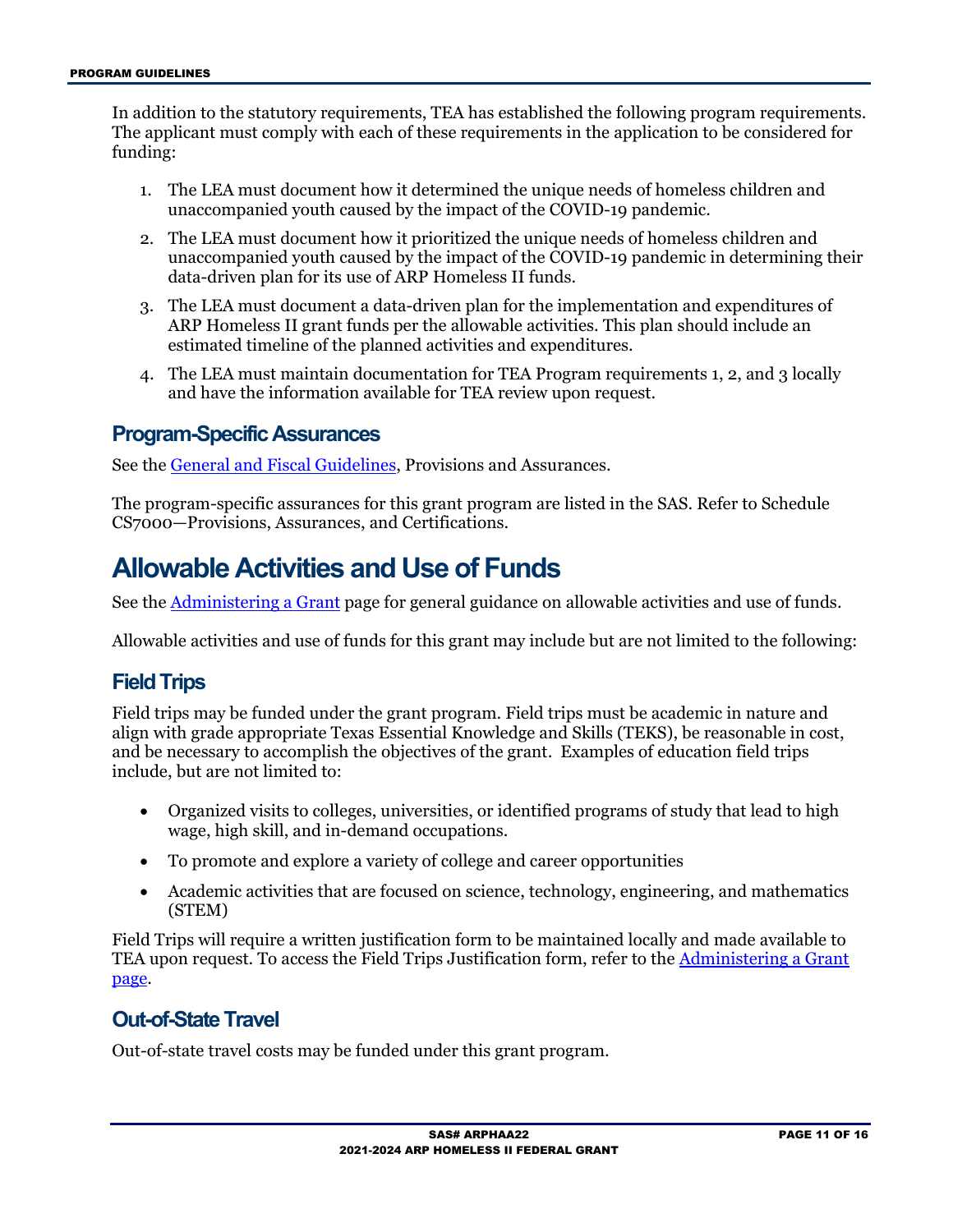• Attendance to the National Association for the Education of Homeless Children and Youth (NAEHCY) Annual Conference is the only approved out-of-state travel cost.

Out-of-state travel costs should be minimal. Travel costs are allowable as long as the expenses for transportation, lodging, subsistence, and related items are only incurred by employees on official business of the grantee and follow the grantee's regular business operations and written travel policy.

Out-of-State Travel will require a written justification form to be maintained locally and made available to TEA upon request. To access the Out-of-State Travel Justification form, refer to the [Administering a Grant page.](http://tea.texas.gov/Finance_and_Grants/Administering_a_Grant.aspx)

#### <span id="page-11-0"></span>**General Allowable Activities and Use of Funds**

- LEA discretion for any activities authorized under the McKinney-Vento Homeless Assistance Act
- Developing and implementing a data-driven plan to support identification and enrollment of students experiencing homelessness due to the ongoing impact of COVID-19
- Developing and implementing a data-driven plan to support wraparound services, academic engagement, and enrichment activities for students experiencing homelessness due to the ongoing impact of COVID-19
- Addressing learning loss of students experiencing homelessness by planning and implementing dropout recovery activities, providing early academic interventions, and ongoing academic progress monitoring
- Addressing learning loss of students experiencing homelessness by planning and implementing summer learning program activities, providing support for dual credit programs, credit recovery and/or acceleration programs
- Addressing learning loss of students experiencing homelessness by planning and implementing supplemental academic activities or afterschool programs
- Addressing learning loss of students experiencing homelessness by tracking student attendance and improving student engagement
- Addressing learning loss of students experiencing homelessness by tracking student grades and credit accrual to ensure on-time promotion and graduation
- Addressing learning loss of students experiencing homelessness by providing academic and community wraparound support and assistance which could be provided in collaboration with or through community-based organizations (CBOs) (e.g., academic support, basic need referrals, trauma-informed care, mental health services, etc.)
- Addressing learning loss of students experiencing homelessness who have been identified and are receiving other special program services (e.g., Special Education, English Learners, Gifted and Talented, etc.) by providing coordinated targeted academic interventions, support, and progress monitoring
- Planning and implementing family engagement activities to promote involvement of parents or guardians in the education of their children
- **Providing access to educational technology (hardware and software) and reliable high**speed internet by purchasing educational technology, internet-connected devices, and/or mobile hotspots for students experiencing homelessness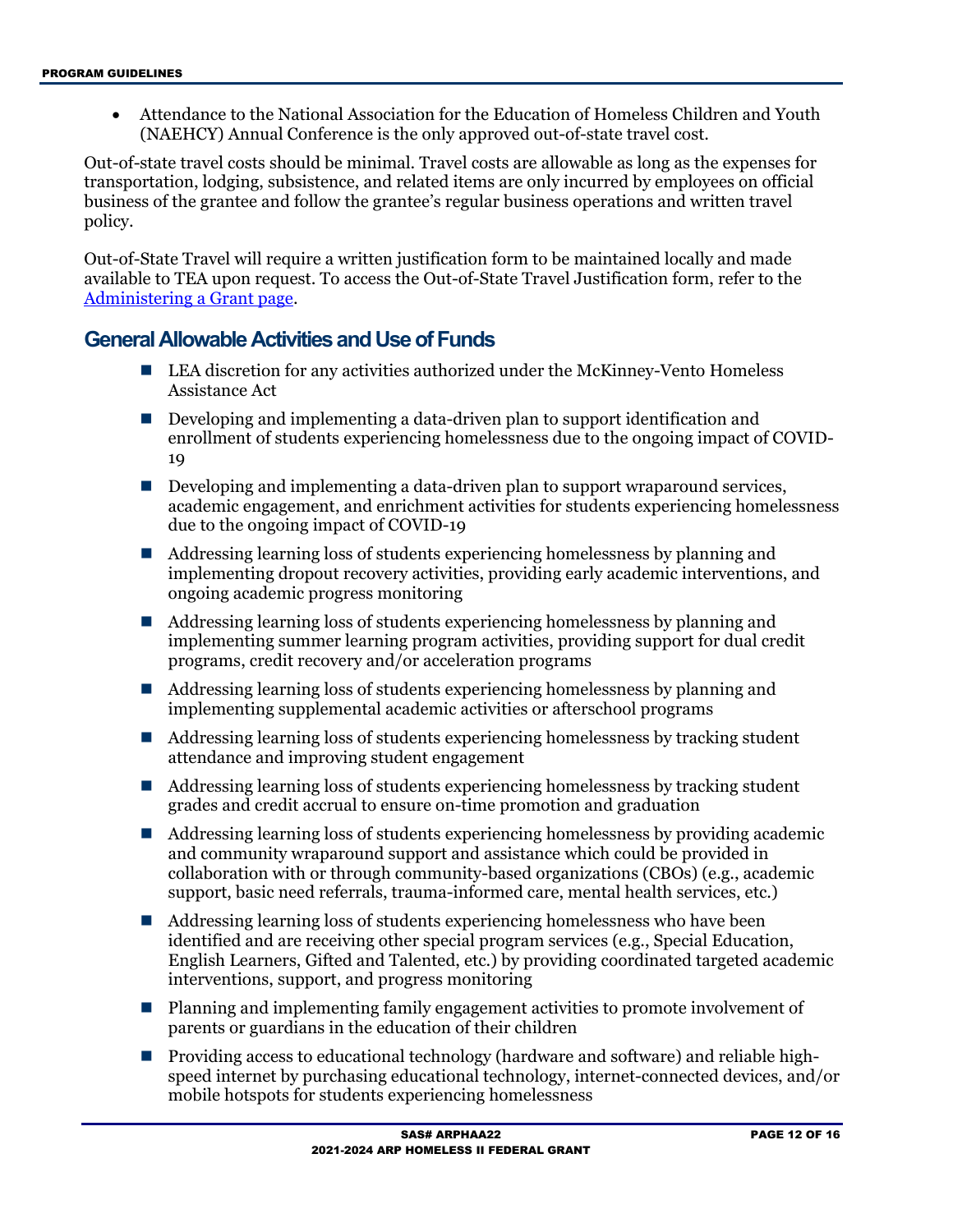- Developing and implementing McKinney-Vento professional development for LEA and ESC staff and community partners to increase awareness, enrollment, identification, and support for students experiencing homelessness
- Planning and implementing college and career activities for students experiencing homelessness
- Planning and implementing field trips that are academic in nature and aligned with grade appropriate TEKS. Examples of education field trips include, but are not limited to:
	- Organized visits to colleges, universities, or identified programs of study that leads to high wage, high skill, and in-demand occupations
	- To promote and explore a variety of college and career opportunities
	- Academic activities that are focused on science, technology, engineering, and mathematics (STEM)
- **Providing needed supplies and materials (e.g., school supplies, school uniforms, eyeglasses,** personal hygiene items, emergency clothing, emergency grocery assistance, etc.) necessary for students to attend school, fully participate in school activities, and support academic outcomes
- Non-employee costs for conferences
- Travel for students to conferences (does not include field trips)

### <span id="page-12-0"></span>**Unallowable Activities and Use of Funds**

In general, refer to the Budgeting Cost Guidance Handbook on the [Administering a Grant](http://www.tea.texas.gov/WorkArea/linkit.aspx?LinkIdentifier=id&ItemID=25769814700) page for unallowable costs.

In addition, unallowable activities and use of funds for this grant may include but are not limited to the following:

- Debt service (lease-purchase)
- Advisory Council
- Cost of Membership in Any Civic or Community Organization
- Hosting or Sponsoring of Conferences
- Travel Costs for Officials such as Executive Director, Superintendent, or Board Members
- $\blacksquare$  Lobbying or any activity that appears to be lobbying
- Stipends for non-employees
- **Payment for items that are not in alignment with the intended goals and purpose of the** grant
- **Payment for childcare**
- Payment for security deposits
- Payment for housing costs
- Payment for household items (e.g., appliances, mattresses, bedding, linens, etc.,)
- Payment for gift cards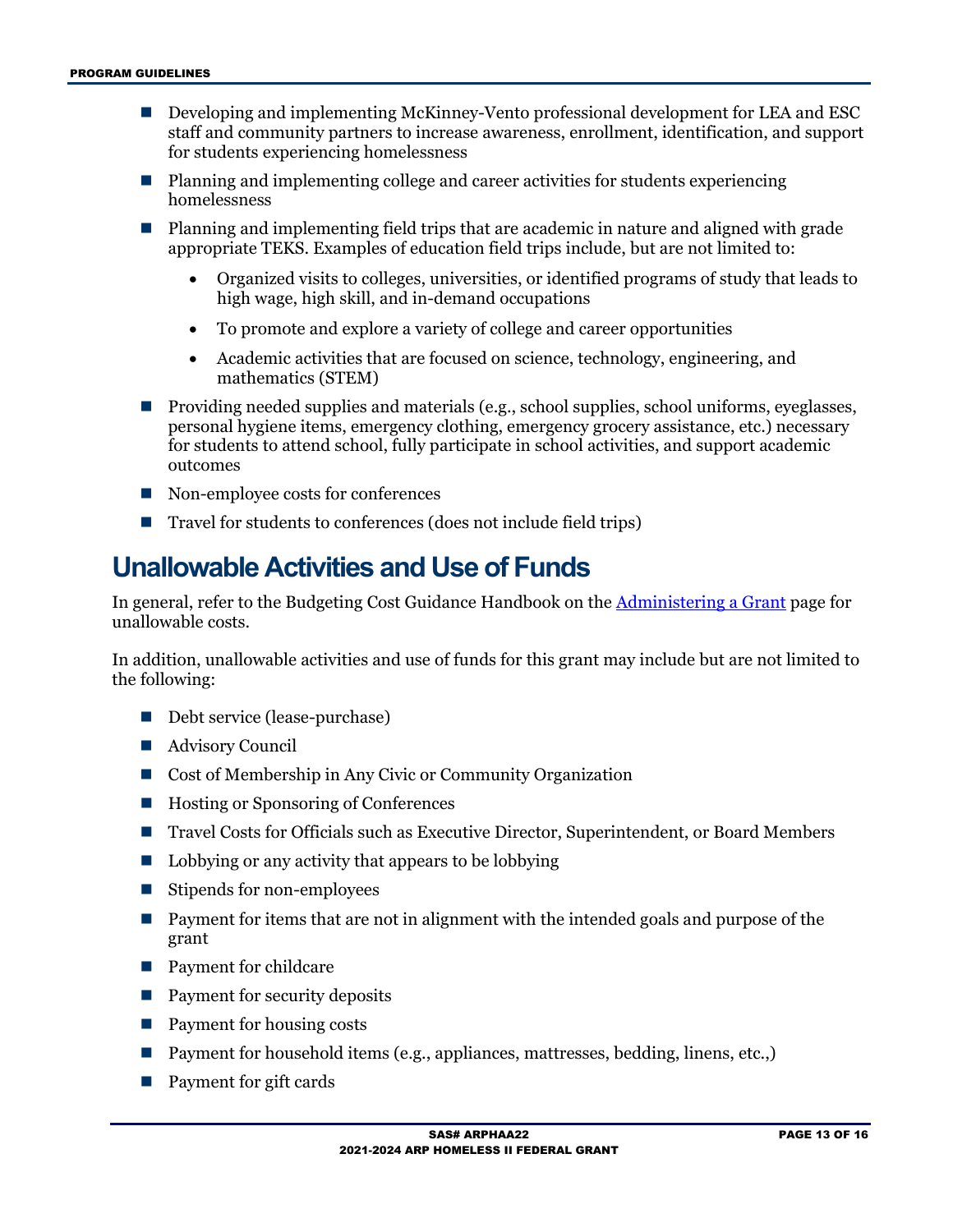- Payment for cell phones or cell phone plans (e.g., payment for students, parents, or staff)
- Payment for furniture
- **Payment for vehicles**
- Expenditures related to students who are not McKinney-Vento eligible, identified, enrolled, or served by the program

#### <span id="page-13-0"></span>**Performance Measures**

The applicant agrees to collect data and report on the following mandatory performance measures:

1. Any performance measures, reporting, or evaluation requirements as established by TEA.

## <span id="page-13-1"></span>**Limits on Contracted Evaluators**

When a grantee chooses, or is required under a grant, to hire a contracted evaluator, TEA believes that the evaluator must have the capability to remain independent and objective in carrying out the evaluation. "Independent and objective" implies that there is no influence or control, real or perceived, exerted on the evaluator by any person who is involved in the provision of program services. Therefore, the only way in which a contracted evaluator can be truly independent and objective, is to not be involved in any manner with the provision of program services or activities. Otherwise, the evaluator is, at least in part, evaluating its own services.

In addition, TEA is aware that some grant writers develop and design the grant program, write the entire grant application, and then wish to evaluate the grant program. TEA also believes that this scenario poses a conflict of interest for the evaluator, in that the evaluator is evaluating the grant program that he or she designed, developed, and wrote. Again, it is not possible for the evaluator to function independently and objectively if the evaluator performed in this capacity. It is certainly acceptable for the grant writer to receive some information from a potential evaluator to include in the evaluation section of the grant application with regard to an appropriate evaluation plan or design, but communication between the grant writer and evaluator should be limited to that specific topic.

Applicants should make every effort to ensure that contracted evaluators be independent and objective.

Program evaluation costs must be charged as a direct cost to the grant program.

## <span id="page-13-2"></span>**Federal Grant Requirements**

#### <span id="page-13-3"></span>**Equitable Access and Participation**

See th[e General and Fiscal Guidelines,](http://tea.texas.gov/WorkArea/linkit.aspx?LinkIdentifier=id&ItemID=25769819073) Equitable Access and Participation.

This requirement does apply to this federally funded grant program.

#### <span id="page-13-4"></span>**Private Nonprofit School Participation**

See th[e General and Fiscal Guidelines,](http://tea.texas.gov/WorkArea/linkit.aspx?LinkIdentifier=id&ItemID=25769819073) Private Nonprofit School Participation.

This requirement does not apply to this federally funded grant program.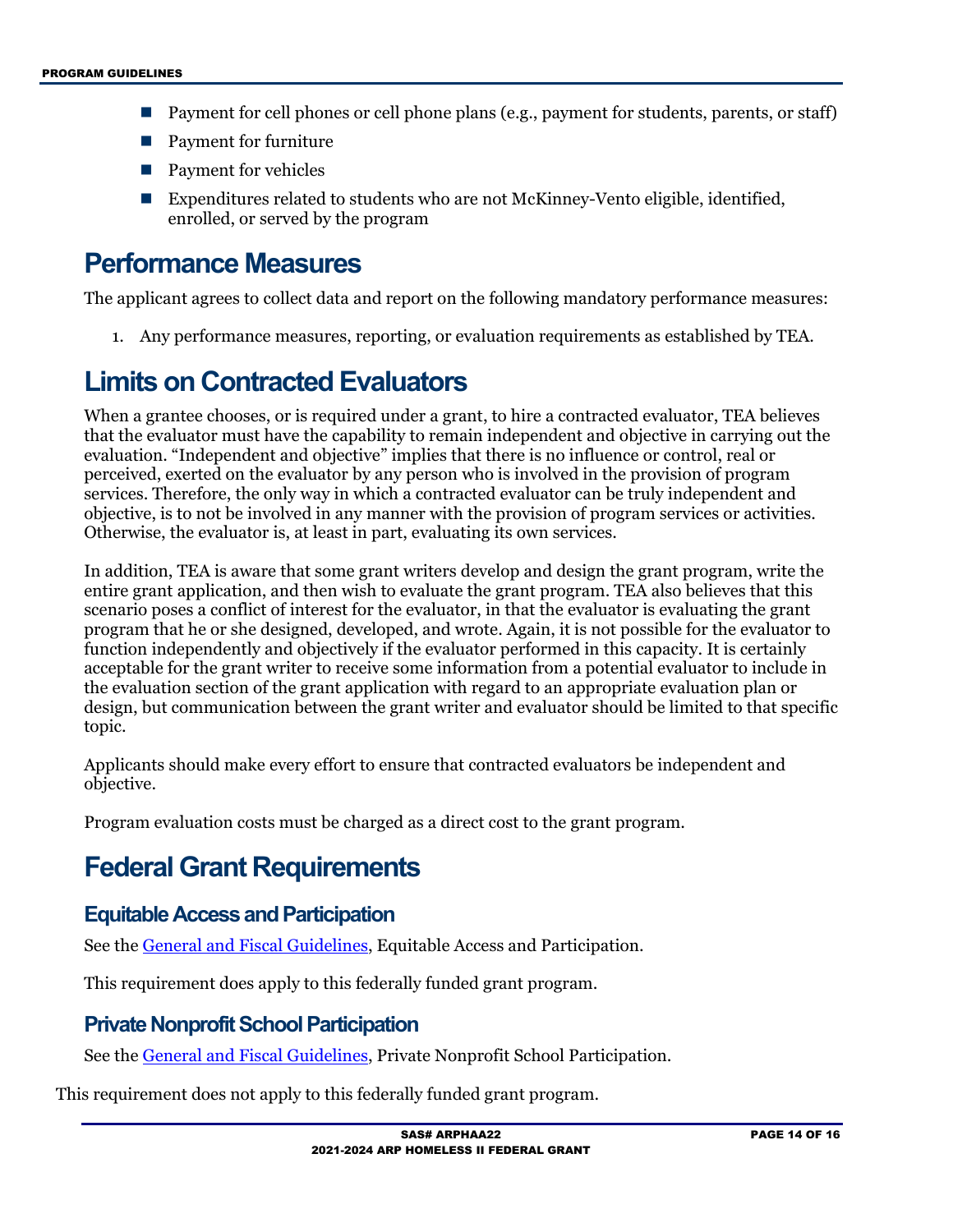#### <span id="page-14-0"></span>**Maintenance of Effort**

See th[e General and Fiscal Guidelines,](http://tea.texas.gov/WorkArea/linkit.aspx?LinkIdentifier=id&ItemID=25769819073) Maintenance of Effort.

<span id="page-14-1"></span>This requirement does not apply to this federally funded grant program.

## **Application Elements**

This section describes the requirements and attachments that must be addressed in and included with the application.

### <span id="page-14-2"></span>**Required Attachments**

See the following sections of the [General and Fiscal Guidelines:](http://tea.texas.gov/WorkArea/linkit.aspx?LinkIdentifier=id&ItemID=25769819073)

- Fiscal-Related Documentation Required to Be on File
- Required Fiscal-Related Attachments
- Required Program-Related Attachments

This section describes the two types of attachments that may be required to be submitted with the application: fiscal-related attachments and program-related attachments.

#### <span id="page-14-3"></span>**Required Fiscal-Related Attachments**

See th[e General and Fiscal Guidelines,](http://tea.texas.gov/WorkArea/linkit.aspx?LinkIdentifier=id&ItemID=25769819073) Required Fiscal-Related Attachments, for a general description of fiscal-related documents that can be required as attachments to the application.

For a list of the fiscal-related attachments required for this grant application, refer to the Program Information section of the main eGrants page for this grant. Required attachments are notated "Attachment" in the list of RFA documents provided in the Program Information section.

#### <span id="page-14-4"></span>**Required Program-Related Attachments**

No program-related attachments are required for this grant program.

#### <span id="page-14-5"></span>**Adding Attachments**

The instructions in the following sections describe how to attach files to an eGrants application.

#### **General Instructions**

The size of each attachment cannot exceed 10MB. If you have a larger file, use a different scanning setting, or zip the file to make it take up less space.

Documents only need to be attached once. Do not attach duplicate documents with each amendment. Only attach more than once if the attachment is being revised.